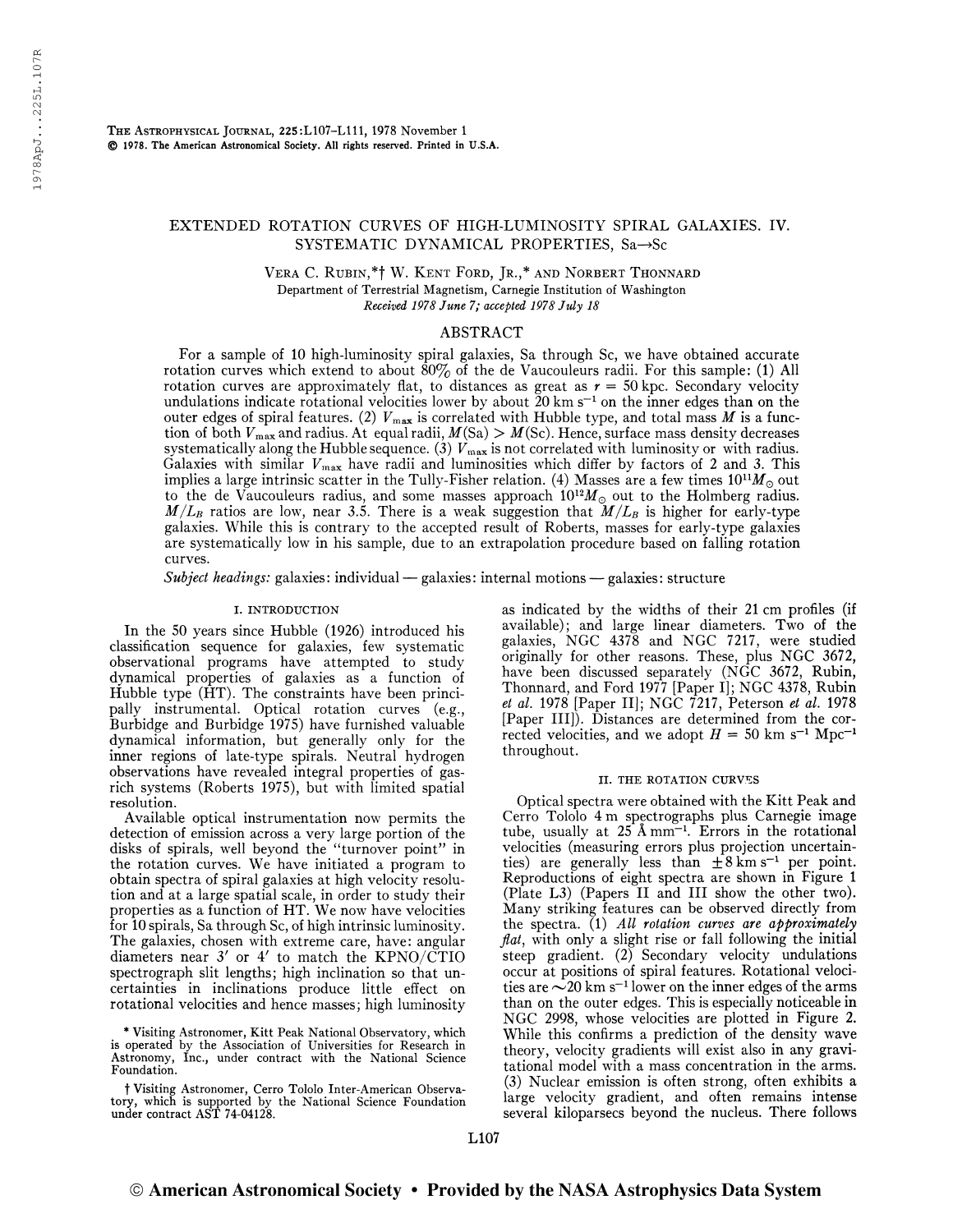

Fro. 1.—Ha region major axis spectra for galaxies of different Hubble types, taken with the 4 m RC spectrograph plus Carnegie image<br>tube plus preflashed IIIa-J plate. Plates are (\*) H<sub>2</sub> treated, 26 Å mm<sup>-1</sup>, KPNO; or (†) Sbc-Sc, exposure 114 minutes. (f)\*NGC 7664, Sbc-Sc, exposure 119 minutes. (g)\*NGC 2998, Sc I, exposure 200 minutes. (h)\*NGC 3672, Sc I-II, exposure 120 minutes. On each spectrum, H $\alpha$  is strongest emission line; [N II]

Rubin et al. {see page LI07)

# © American Astronomical Society • Provided by the NASA Astrophysics Data System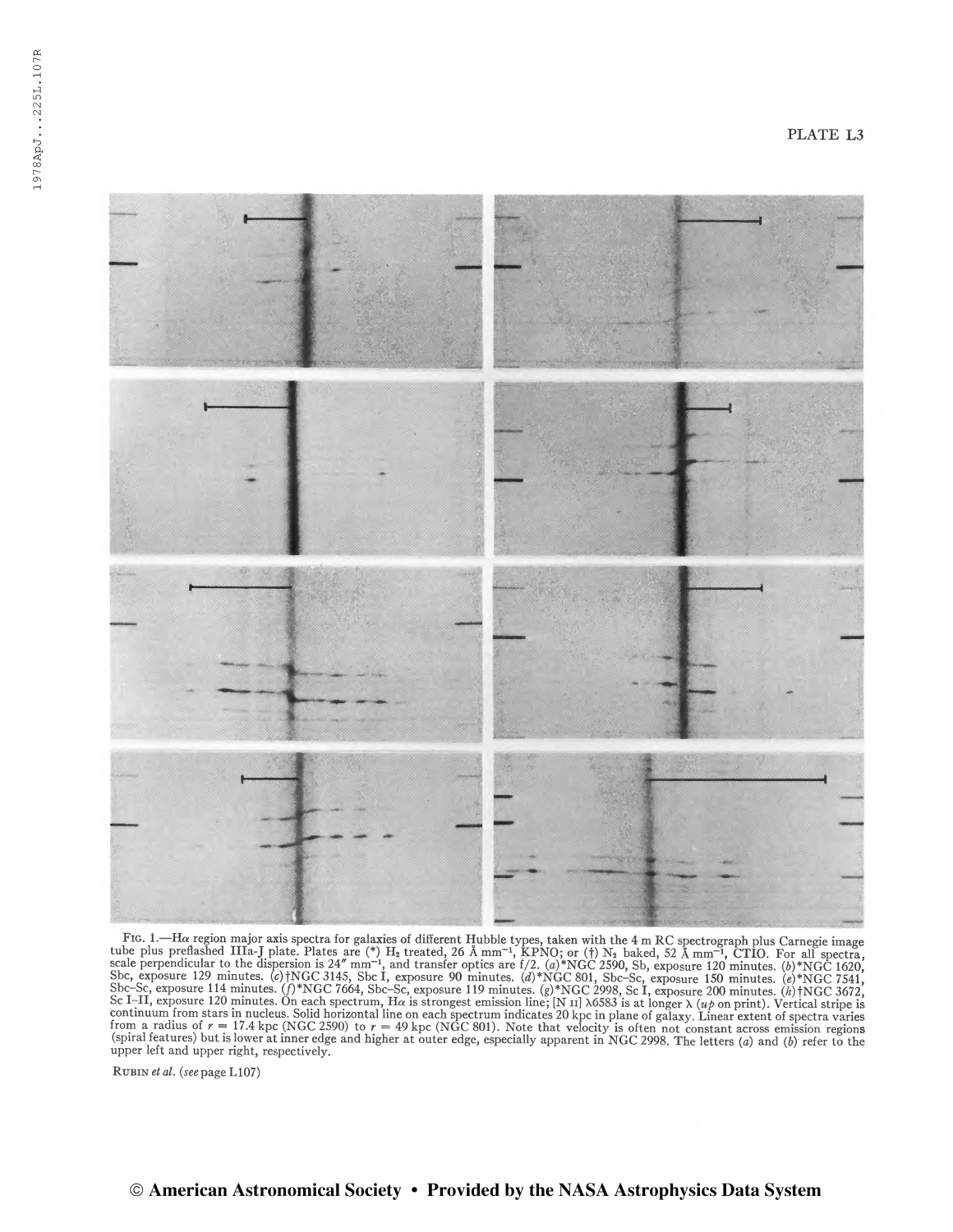TABLE <sup>1</sup> Data for Program Galaxies

| L <sub>108</sub>                                                                                                                                                                                                                                                                                                                                                                                          |                                                                                              | RUBIN, FORD, AND THONNARD                                                                                                                                                             |                                                                                                                                                    |                                                                                     |                                                                                      |                                                                |                                                                                      | Vol. 225                                                                            |                                                                                      |                                                                                                                                                                                                                                                                                                                                            |
|-----------------------------------------------------------------------------------------------------------------------------------------------------------------------------------------------------------------------------------------------------------------------------------------------------------------------------------------------------------------------------------------------------------|----------------------------------------------------------------------------------------------|---------------------------------------------------------------------------------------------------------------------------------------------------------------------------------------|----------------------------------------------------------------------------------------------------------------------------------------------------|-------------------------------------------------------------------------------------|--------------------------------------------------------------------------------------|----------------------------------------------------------------|--------------------------------------------------------------------------------------|-------------------------------------------------------------------------------------|--------------------------------------------------------------------------------------|--------------------------------------------------------------------------------------------------------------------------------------------------------------------------------------------------------------------------------------------------------------------------------------------------------------------------------------------|
| a region of weaker emission with a shallow velocity<br>minimum. Beyond this minimum the emission increases<br>in intensity, with a corresponding velocity increase<br>where the first spiral feature is encountered. (4) Star<br>formation is proceeding vigorously over great distances<br>in a single galaxy. In NGC 801, emission extends to<br>a radius of 49 kpc. (5) Nuclear spectra come in a wide |                                                                                              |                                                                                                                                                                                       |                                                                                                                                                    |                                                                                     |                                                                                      |                                                                |                                                                                      | gradient within the nucleus (NGC 7541).                                             |                                                                                      | variety; emission lines can be narrow with a large<br>velocity gradient (NGC 801), or broad, with the entire<br>Parameters for these galaxies discussed are listed in<br>Table 1. Classifications come from de Vaucouleurs,<br>de Vaucouleurs, and Corwin (1975) (hereafter RC2)<br>and/or Sandage $(1978)$ . Three galaxies not listed in |
|                                                                                                                                                                                                                                                                                                                                                                                                           |                                                                                              |                                                                                                                                                                                       |                                                                                                                                                    | TABLE 1                                                                             |                                                                                      |                                                                |                                                                                      |                                                                                     |                                                                                      |                                                                                                                                                                                                                                                                                                                                            |
|                                                                                                                                                                                                                                                                                                                                                                                                           |                                                                                              |                                                                                                                                                                                       |                                                                                                                                                    | DATA FOR PROGRAM GALAXIES                                                           |                                                                                      |                                                                |                                                                                      |                                                                                     |                                                                                      |                                                                                                                                                                                                                                                                                                                                            |
| Hubble                                                                                                                                                                                                                                                                                                                                                                                                    |                                                                                              | HELIOCENTRIC VELOCITY<br>Opt.                                                                                                                                                         | $21 \text{ cm}$                                                                                                                                    | $V_{0}$<br>Opt.                                                                     | Distance                                                                             |                                                                | Radius<br>$r_{\rm dev}$                                                              | Nuclear<br>Distance<br>of Last<br>Velocity                                          | Fraction<br>$r_{\rm dev}$                                                            | Rotation<br>Curve at                                                                                                                                                                                                                                                                                                                       |
| <b>NGC</b><br>Class<br>(2)<br>(1)                                                                                                                                                                                                                                                                                                                                                                         | Source<br>(3)                                                                                | $(km s^{-1})$<br>(4)                                                                                                                                                                  | $(km s^{-1})$<br>(5)                                                                                                                               | $(km s^{-1})$<br>(6)                                                                | (Mpc)<br>(7)                                                                         | (degrees)<br>(8)                                               | (kpc)<br>(9)                                                                         | (kpc)<br>(10)                                                                       | Observed<br>(11)                                                                     | Large $r$<br>(12)                                                                                                                                                                                                                                                                                                                          |
| 4378 Sa I<br>4594. Sa<br>7217 Sb-Sab III<br>2590. Sb<br>$1620.$ Sbc<br>$3145.$ Sbc I<br>$801$ Sbc-Sc<br>7541. Sbc-Sc III<br>$7664.$ Sbc-Sc<br>2998. Sc I<br>3672. Sc I-II                                                                                                                                                                                                                                 | deV;S<br>$\rm{deV}$<br>deV;S<br>N<br>deV<br>$dev$ :S<br>N<br>deV;S<br>N<br>$deV$ :S<br>deV;S | $2540 \pm 12$<br>$1076 \pm 10$<br>$955 \pm 6$<br>$4990 \pm 25$<br>$3496 \pm 10$<br>$3650 \pm 15$<br>$5763 \pm 10$<br>$2685 \pm 10$<br>$3464 \pm 10$<br>$4767 \pm 10$<br>$1857 \pm 10$ | 2536<br>$954 \pm 10$<br>$4992 \pm 20$<br>$3509 \pm 8$<br>$3648 \pm 20$<br>$5764 \pm 20$<br>2665:<br>$3481 \pm 15$<br>$4777 \pm 5$<br>$1867 \pm 10$ | 2428<br>911<br>1236<br>4793<br>3424<br>3414<br>5948<br>2873<br>3709<br>4781<br>1655 | 48.6<br>18.2<br>24.7<br>95.9<br>68.5<br>68.3<br>119.<br>57.5<br>74.2<br>95.6<br>33.1 | 35<br>84<br>35<br>75<br>70<br>61<br>86<br>72<br>58<br>62<br>70 | 23.4<br>23.6<br>13.8<br>34.8<br>30.8<br>30.8<br>57.1<br>28.6<br>35.6<br>39.1<br>19.8 | 22.0<br>15.<br>11.0<br>17.4<br>21.9<br>25.3<br>49.1<br>23.2<br>28.1<br>34.0<br>17.6 | 0.94<br>0.64<br>0.80<br>0.50<br>0.71<br>0.82<br>0.86<br>0.81<br>0.79<br>0.87<br>0.89 | Falling<br>Rising<br>Falling<br>Rising<br>Rising<br>Flat<br>Flat or rising<br>Rising<br>Flat or rising<br>Flat<br>Flat                                                                                                                                                                                                                     |
|                                                                                                                                                                                                                                                                                                                                                                                                           |                                                                                              | Disk Mass                                                                                                                                                                             |                                                                                                                                                    |                                                                                     |                                                                                      |                                                                |                                                                                      |                                                                                     |                                                                                      |                                                                                                                                                                                                                                                                                                                                            |
|                                                                                                                                                                                                                                                                                                                                                                                                           | V                                                                                            | $\boldsymbol{V}$<br>to Last                                                                                                                                                           | Mace to                                                                                                                                            |                                                                                     | CSAV                                                                                 |                                                                |                                                                                      |                                                                                     |                                                                                      |                                                                                                                                                                                                                                                                                                                                            |

| <b>NGC</b><br>(1)          | riuppie<br>Class<br>(2)                                                                                                                       | Source<br>(3)                   | $(km s^{-1})$   | Opt.<br>(4)                                   | 21 cm<br>$(km s^{-1})$<br>(5) | Upt.<br>$(km s^{-1})$<br>(6) | (Mpc)            | Distance<br>(7)      | $\imath$<br>(degrees)<br>(8) | $r_{\rm dev}$<br>(kpc)<br>(9) | <b>Velocity</b><br>(kpc)<br>(10) | $r_{\rm dev}$<br>Observed<br>(11) | Curve at<br>Large $r$<br>(12)                                                                                               |
|----------------------------|-----------------------------------------------------------------------------------------------------------------------------------------------|---------------------------------|-----------------|-----------------------------------------------|-------------------------------|------------------------------|------------------|----------------------|------------------------------|-------------------------------|----------------------------------|-----------------------------------|-----------------------------------------------------------------------------------------------------------------------------|
| 4378 Sa I<br>4594. Sa      | 7217. Sb-Sab III                                                                                                                              | $deV$ :S<br>$\rm{de}V$<br>deV;S |                 | $2540 \pm 12$<br>$1076 \pm 10$<br>$955 \pm 6$ | 2536<br>$954 + 10$            | 2428<br>911<br>1236          |                  | 48.6<br>18.2<br>24.7 | 35<br>84<br>35               | 23.4<br>23.6<br>13.8          | 22.0<br>15.<br>11.0              | 0.94<br>0.64<br>0.80              | Falling<br>Rising<br>Falling                                                                                                |
| $2590.$ . Sb               |                                                                                                                                               | N                               |                 | $4990 \pm 25$                                 | $4992 + 20$                   | 4793                         |                  | 95.9                 | 75                           | 34.8                          | 17.4                             | 0.50                              | Rising                                                                                                                      |
| 1620. Sbc<br>$3145.$ Sbc I |                                                                                                                                               | $\rm{deV}$<br>dev:S             |                 | $3496 \pm 10$<br>$3650 + 15$                  | $3509 \pm 8$<br>$3648 + 20$   | 3424                         |                  | 68.5                 | 70                           | 30.8                          | 21.9                             | 0.71                              | Rising                                                                                                                      |
|                            | $801$ Sbc-Sc                                                                                                                                  | N                               |                 | $5763 \pm 10$                                 | $5764 \pm 20$                 | 3414<br>5948                 | 119.             | 68.3                 | 61<br>86                     | 30.8<br>57.1                  | 25.3<br>49.1                     | 0.82<br>0.86                      | Flat<br>Flat or rising                                                                                                      |
|                            | 7541. Sbc-Sc III                                                                                                                              | $deV$ ;S                        |                 | $2685 + 10$                                   | 2665:                         | 2873                         |                  | 57.5                 | 72                           | 28.6                          | 23.2                             | 0.81                              | Rising                                                                                                                      |
|                            | 7664. Sbc-Sc                                                                                                                                  | N                               |                 | $3464 \pm 10$                                 | $3481 \pm 15$                 | 3709                         |                  | 74.2                 | 58                           | 35.6                          | 28.1                             | 0.79                              | Flat or rising                                                                                                              |
| 2998. Sc I                 |                                                                                                                                               | $deV$ :S                        |                 | $4767 \pm 10$                                 | $4777 + 5$                    | 4781                         |                  | 95.6                 | 62                           | 39.1                          | 34.0                             | 0.87                              | Flat                                                                                                                        |
|                            | $3672.$ Sc I-II                                                                                                                               | $deV$ :S                        |                 | $1857 \pm 10$                                 | $1867 \pm 10$                 | 1655                         |                  | 33.1                 | 70                           | 19.8                          | 17.6                             | 0.89                              | Flat                                                                                                                        |
|                            |                                                                                                                                               |                                 |                 | Disk Mass                                     |                               |                              |                  |                      |                              |                               |                                  |                                   |                                                                                                                             |
|                            |                                                                                                                                               | $V_{\rm max}$                   | $V_{\rm max}$   | to Last                                       |                               | Mass to                      | $\int SdV$       |                      |                              |                               |                                  |                                   |                                                                                                                             |
|                            | Hubble                                                                                                                                        | Opt.                            | $21 \text{ cm}$ | Velocity                                      |                               | $r_{\rm dev}$                | (Jy)             |                      | H <sub>I</sub>               | $H_1/$                        | $m_B$                            | $L_{B}$ <sub>b</sub> , $i$        | $M(r_{\rm dev})/$                                                                                                           |
| <b>NGC</b>                 | Class                                                                                                                                         | $(km s^{-1})$                   | $(km s^{-1})$   | $(10^{11} M_{\odot})$                         |                               | $(10^{11} M_{\odot})$        | $km s^{-1}$      |                      | $(10^{10} M_{\odot})$        | $M(r_{\rm dev})$              | (mag)                            | $(10^{10} L_{\odot})$             | $L_R$ <sup>b, i</sup>                                                                                                       |
| (1)                        | (2)                                                                                                                                           | (13)                            | (14)            | (15)                                          |                               | (16)                         | (17)             |                      | (18)                         | (19)                          | (20)                             | (21)                              | (22)                                                                                                                        |
| 4378 Sa I<br>4594. Sa      |                                                                                                                                               | 320<br>344                      | 323             | 3.05<br>2.8                                   |                               | 3.24/3.89                    | 6.6              |                      | 0.37                         | 0.01                          | 12.28 S                          | $4.53 \pm 0.4$                    | $8.6 + 2$<br>$>$ 5                                                                                                          |
|                            | 7217. Sb-Sab III                                                                                                                              | 290                             | 313             | 1.13                                          |                               | 1.41/1.55                    | 11.7             |                      | 0.17                         | 0.01                          | 11.08 S                          | $4.41 \pm 0.4$                    | $3.5 \pm 1$                                                                                                                 |
| 2590. Sb                   |                                                                                                                                               | 262                             | 251             | 1.74                                          |                               | 4.11/4.52                    | 18.3             |                      | 8.1                          | 0.18                          | 13.4 P                           | $10.5 \pm 2$                      | $4.3 \pm 2$                                                                                                                 |
| 1620. Sbc<br>$3145.$ Sbc I |                                                                                                                                               | 248<br>251                      | 231<br>273      | 1.95<br>2.55                                  |                               | 2.96<br>3.11                 | 27.7<br>37.7     |                      | 4.7                          | 0.16                          | 12.62 P                          | $9.20 \pm 2$                      | $3.2 + 1$                                                                                                                   |
|                            | $801$ Sbc-Sc                                                                                                                                  | 248                             | 224             | 3.73                                          |                               | 4.40                         | 15.8             | 11.                  | 4.1                          | 0.13<br>0.25                  | 12.35 S<br>13.1 Z                | $10.5 \pm 1$<br>$23.8 + 9$        | $3.0 + 1$<br>$1.8 + 2$                                                                                                      |
|                            | $7541.$ Sbc-Sc III                                                                                                                            | 238                             | 236             | 1.92                                          |                               | 2.46                         |                  |                      |                              |                               | 12.45 S                          | $7.05 \pm 0.7$                    | $3.5 \pm 1$                                                                                                                 |
|                            | $7664.$ Sbc-Sc                                                                                                                                | 208                             | 204             | 1.77                                          |                               | 2.36                         | 29.7             |                      | 4.0                          | 0.17                          | 12.9Z                            | $7.38 \pm 3$                      | $3.2 + 1$                                                                                                                   |
| 2998. Sc I                 |                                                                                                                                               | 211                             | 213             | 2.38                                          |                               | 2.74                         | 25.1             |                      | 5.4                          | 0.20                          | 12.65 S                          | $14.9 \pm 1.4$                    | $1.8 + 1$                                                                                                                   |
|                            | $3672.$ . Sc I-II                                                                                                                             | 208                             | 223             | 1.07                                          |                               | 1.22                         | 66.3             |                      | 2.7                          | 0.22                          | 11.66 S                          | $4.45 \pm 0.4$                    | $2.7 + 1$                                                                                                                   |
|                            |                                                                                                                                               |                                 |                 |                                               |                               |                              | NOTES TO TABLE 1 |                      |                              |                               |                                  |                                   |                                                                                                                             |
|                            | Col. (3).-N, Nilson 1973. S, Sandage 1978. deV, de Vaucouleurs et al. 1976.<br>tominated by companion not included in entired 21 am companion |                                 |                 |                                               |                               |                              |                  |                      |                              |                               |                                  |                                   | Col. (5). Thonnard et al. 1978 except: NGC 4378, Krumm and Salpeter 1976; NGC 7217, Paper III; NGC 7451, Shostak 1978, con- |

#### NOTES TO TABLE 1

Col. (3).—N, Nilson 1973. S, Sandage 1978. deV, de Vaucouleurs *et al.* 1976.<br>Col. (5).—Thonnard *et al*. 1978 except: NGC 4378, Krumm and Salpeter 1976; NGC 7217, Paper III; NGC 7451, Shostak 1978, contaminated by companion, not included in optical-21 cm comparison.

- 
- 
- Col. (6).— $V_0 = V_H + 300 \sin l \cos b$ .<br>
Col. (7).—Distance =  $V_0/H$ ;  $H = 50 \text{ km s}^{-1} \text{ Mpc}^{-1}$ .<br>
Col. (8).—cos<sup>2</sup>*i* = [1.042 *b*<sup>2</sup>/*a*<sup>2</sup> 0.042]; *b*/*a* from RC2 or Nilson 1973.
- Col.  $(9)$ . Radius to 25 mag arcsec<sup>-2</sup> from de Vaucouleurs et al. 1976 or Nilson 1973.
- 
- Col. (13).— $V_{\text{max}}$  from smooth rotation curve.<br>Col. (14).— $\Delta V/2$  sin *i*;  $\Delta V$  read at 25% of mean flux, corrected for filter width; see n. (5).<br>Col. (15).—Factor of 1.1 (Brandt 1960) included.
- 
- Col. (16).—/Mass  $\times$  1.2 (Sa). /Mass  $\times$  1.1 (Sab, Sb).  $\epsilon_M = \pm 25\%$ ; except NGC 2590,  $\epsilon_M = 50\%$ .<br>Col. (17).—See n. (5).
- 
- 

Col. (18).—Corrected for optical depth effects at 21 cm after Roberts 1975.<br>Col. (19).—See n. (18).<br>Col. (20).—P, Peterson unpublished;  $\sigma_m = \pm 0.4$  mag. S, Sandage 1978;  $\sigma_m = \pm 0.1$  mag. Z, Zwicky *et al.* 1961–68, corr

- 
-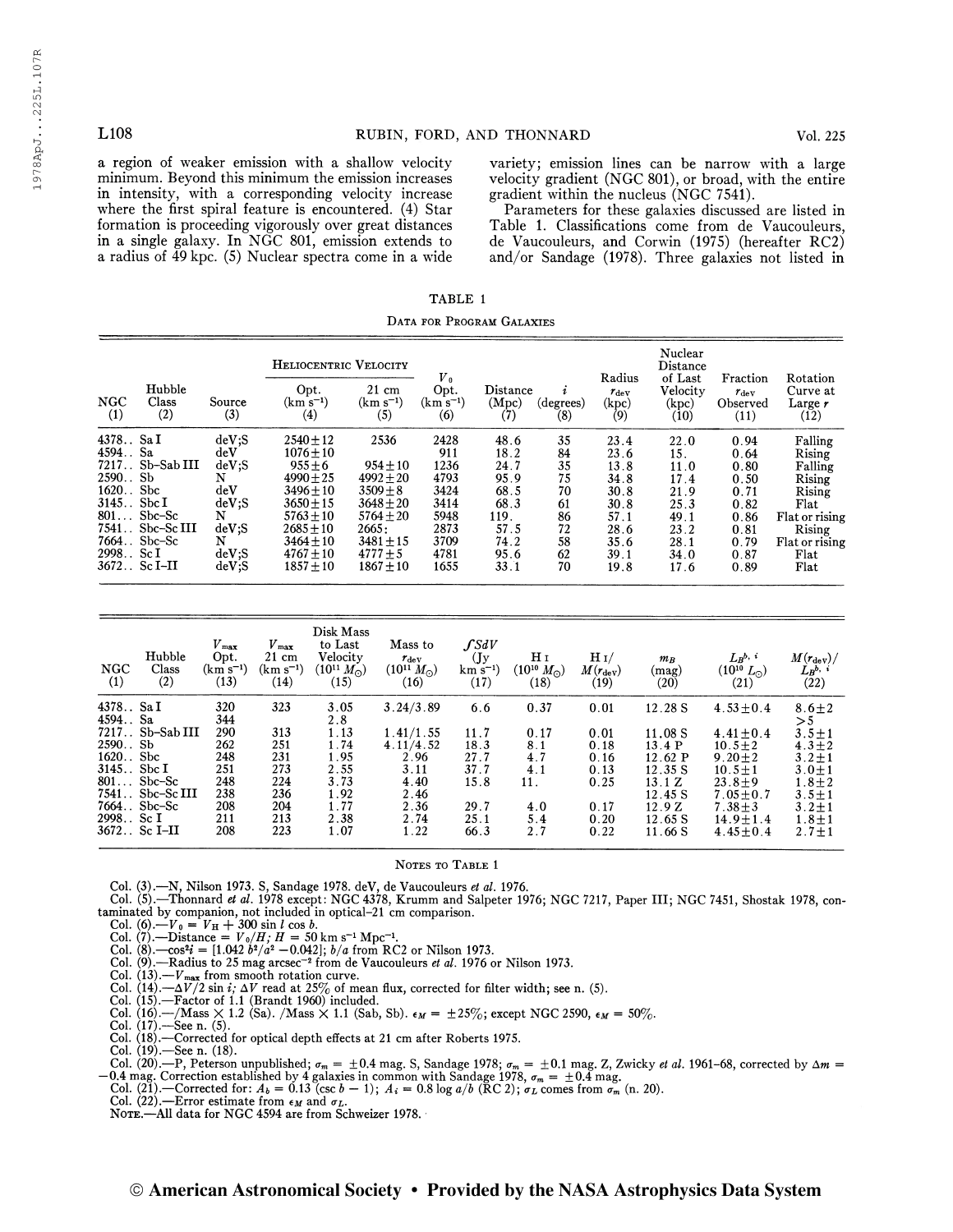RC2 have Nilson (1973) classifications. Sources for other data and corrections applied are indicated in the notes. Differences between the optical and the 21 cm velocities are small:  $\langle V_{21} - V_{\text{opt}} \rangle = 5$  km s<sup>-1</sup>. However, the mean velocity difference for four galaxies with velocities in RC2 is (ours-catalog) =  $77 \text{ km s}^{-1}$ . Velocity errors this large still permeate the best available catalogs. Columns  $(\check{9})$ ,  $(10)$ , and  $(11)$  give the galaxy



Fig. 2.—Rotational velocities in NGC 2998, as a function of distance from nucleus. Velocities for strongest emission regions are connected with lines. Note fairly good velocity agreement be-tween velocities from NE and SW major axes, and positive velocity gradient across each arm.

radius (25 mag  $\arccos^{-2}$ ; RC2), the radius of the last measured velocity, and the ratio cf the two. In the mean, our velocities extend over  $80\%$  of the galaxy radius.  $V_{\text{max}}$ , the peak velocity of the optical rotation curve (in the plane of the galaxy), is listed in column (13). Data for NGC 4594 obtained by Schweizer (1978) with the same CTIO equipment are also included.

Rotation curves are plotted in Figures 3 and 4. The general flatness of the curves, and the pronounced increase in  $V_{\text{max}}$  with earlier HT, are notable. A plot of  $V_{\text{max}}$  versus HT, Figure 5, shows this tight correlation. A correlation between  $\dot{V}_{\text{max}}$  and HT found earlier<br>by Brosche (1971) lies about 50 km s<sup>-1</sup> below that indicated in Figure 5, and is defined principally from galaxies with types later than Sbc. The correlation indicated in Figure 5 may represent an upper envelope defined by high-luminosity galaxies.

#### III. MASSES AND MASS-TO-LIGHT RATIOS

Masses and mass distributions have been determined from the rotation curves by two procedures: (1) diskmodeled galaxies, which give lower limits, and (2)



Fig. 3.—Rotational velocities for seven galaxies, as a function of distance from nucleus. Curves have been smoothed to remove velocity undulations across arms and small differences between major-axis velocities on each side of nucleus. Early-type galaxies consistently have higher peak velocities than later types.



Frg. 4.—Rotation curves for two pairs of galaxies, which illustrate the lack of Tully-Fisher relation. NGC 7541 and NGC 801, both Sbc-Sc, have  $V_{\text{max}}$  values of 238 and 248 km s<sup>-1</sup>. However, their luminosities (7.05  $\$  $49.1 \text{ kpc}$ ) differ by factors of 3 and 24.8 in s  $\cdot$ . However, their luminosities (1.05  $\pm$  0.1 and 25.8  $\pm$  9  $\times$  10<sup>10</sup> L<sub>O</sub>) and radii (25.2 and 14.9  $\pm$  1.4; 4.45  $\pm$  0.4  $\times$  10<sup>10</sup> L<sub>O</sub> and radii 34.0 and 17

# © American Astronomical Society • Provided by the NASA Astrophysics Data System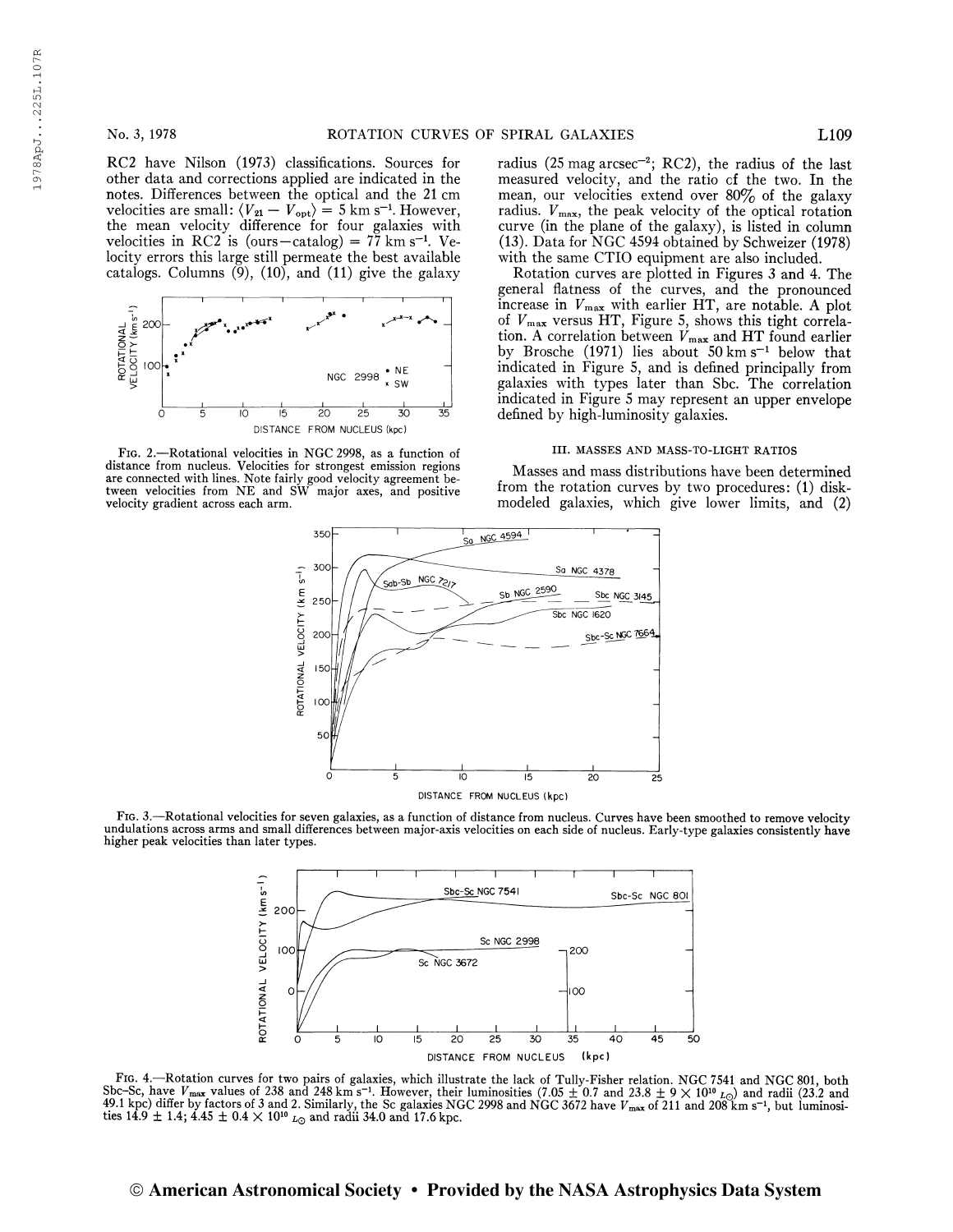

Fig. 5.—Maximum rotational velocity, in the plane of the galaxy, as a function of Hubble type. Galaxies with two classifications are entered twice with a connecting line. Open circles denote values of  $V_{\text{max}}$  which come from the last measured velocity (i.e., rising rotation curve).

spherical galaxies, which give upper limits to the masses. Both models are parameter independent. For the thin disk approximation (Kuz'min 1952), increased by 1.1 (Brandt 1960), integral masses as a function of radius (mass within a disk of radius  $r$ ) are shown in Figure 6. The linear increase of mass with r is a consequence of the flat rotation curve:  $M(r) = (2/G\pi)$  $V^2(r)r$  for disk models, and  $V^2$  is approximately constant. Because total mass varies both with  $r$  and  $V^2$ , and  $V$  is correlated with HT (Figure 5), total mass is a function of HT and of radius. While early-type galaxies have steeper mass gradients,  $dM/dr$ , large late-type galaxies (NGC 801, Figure 6) will have larger total masses than small early-type (NGC 4378). The surface mass density decreases systematically along the Hubble sequence.

The mass calculated to the last observed velocity, and the mass extrapolated to the RC2 radius, are listed in columns (15) and (16) of Table 1. If we had chosen to determine the masses from disk-plus-bulge models, then these masses would have been increased by about 1.2 (Sa) and 1.1 (Sab) times over the disk-molded masses. These refinements are included in column (16) and are discussed in Papers II and HI. Masses to the RC2 radii lie in the range  $1.2 < M(r_{\text{dev}}) < 4.5 \times$  $10^{11} M_{\odot}$ ; random errors should not exceed 25%. The expression  $M(r_{\rm deV}) = 1.5 \times 10^5 V^2 r$  (V in km s<sup>-1</sup>, r in kpc) reproduces all 11 masses to within  $20\%,$  and seven of them to within 10%. Total masses calculated from integrated 21 cm profiles (Roberts 1975) are in good agreement with those calculated from the detailed optical rotation curves, but are about 20% smaller, due to the falling rotation curves adopted in the 21 cm models (Roberts 1969). If the exponent in the adopted Brandt (1960) curve is changed from 3 to 2, the 21 cm masses will agree with the disk-modeled masses determined from optical rotation curves.

For galaxies modeled as spheres,  $M(r) = G^{-1}V^2r$ , or  $\frac{1}{2}\pi$  (1/1.1) times that used above. The integrated mass out to any r is about  $40\%$  larger than the mass determined from the same rotation curve for a disk model. For spherical models, and flat rotation curves,  $M_{\rm sph} =$  $2.1 \times 10^5 V^2 r$  is a good approximation to the mass distribution. For our sample, spherical models give  $2 < M(r_{\rm deV}) < 7 \times 10^{11} M_{\odot}$ ; out to their Holmberg radii  $(26.5 \text{ mag arcsec}^{-2})$ , masses for some must approach  $10^{12}$   $M_{\odot}$ . However, both disk and spherical mass distributions can reproduce the observed rotation curves.

By choosing to observe galaxies of high inclinations, we have maximized the accuracy of the rotational velocities and masses, but the uncertain internal extinction corrections pose a problem for the total magnitudes. The calculated blue luminosities (following RC2) and mass-to-blue-luminosity ratios are tabulated in columns (21) and (22). To the limits of the RC2 radii, integrated mass-to-luminosity ratios,  $M/L_B$ , are consistently small for this sample of high-luminosity spirals, near 3.5 for disk mass models, and about 5 for spherical mass models. Uncertainties in  $M/L_B$  are of the order of <sup>1</sup> or 2 in solar units, excluding systematic effects due to the choice of models and corrections applied.

There is a weak suggestion that  $M/L$  is higher for the earlier HT (col. [22]) a result in conflict with the widely quoted result (Roberts 1969) that  $M/L$  ratios are constant across the Hubble spiral sequence. However, five of the eight early-type galaxies in Robert's study had no 21 cm detection, so total masses come from limited optical measures, with extrapolation based on falling rotation curves. Hence, the masses for these early-type galaxies are too low by factors of from 2.5 to 5. Thus the earlier conclusions is probably not valid.

Previous correlations (Holmberg 1964) between high  $M/L$  and early HT have been questioned because of the procedure for obtaining masses (Sandage, Freeman, and



FIG. 6.—Integral mass within disk of radius  $r$ , as a function of r, for 11 galaxies, Sa through Sc, out to last measured velocity. Scale gives mass for disk models; masses for spherical galaxies are 1.4 times larger. Linear increase of mass with radius is a consequence of flat rotation curves. Mass gradient,  $dM/dr$ , is greater for early types, but total mass is a function both of  $V^2$  and r. Surface mass density decreases systematically with Hubble type.